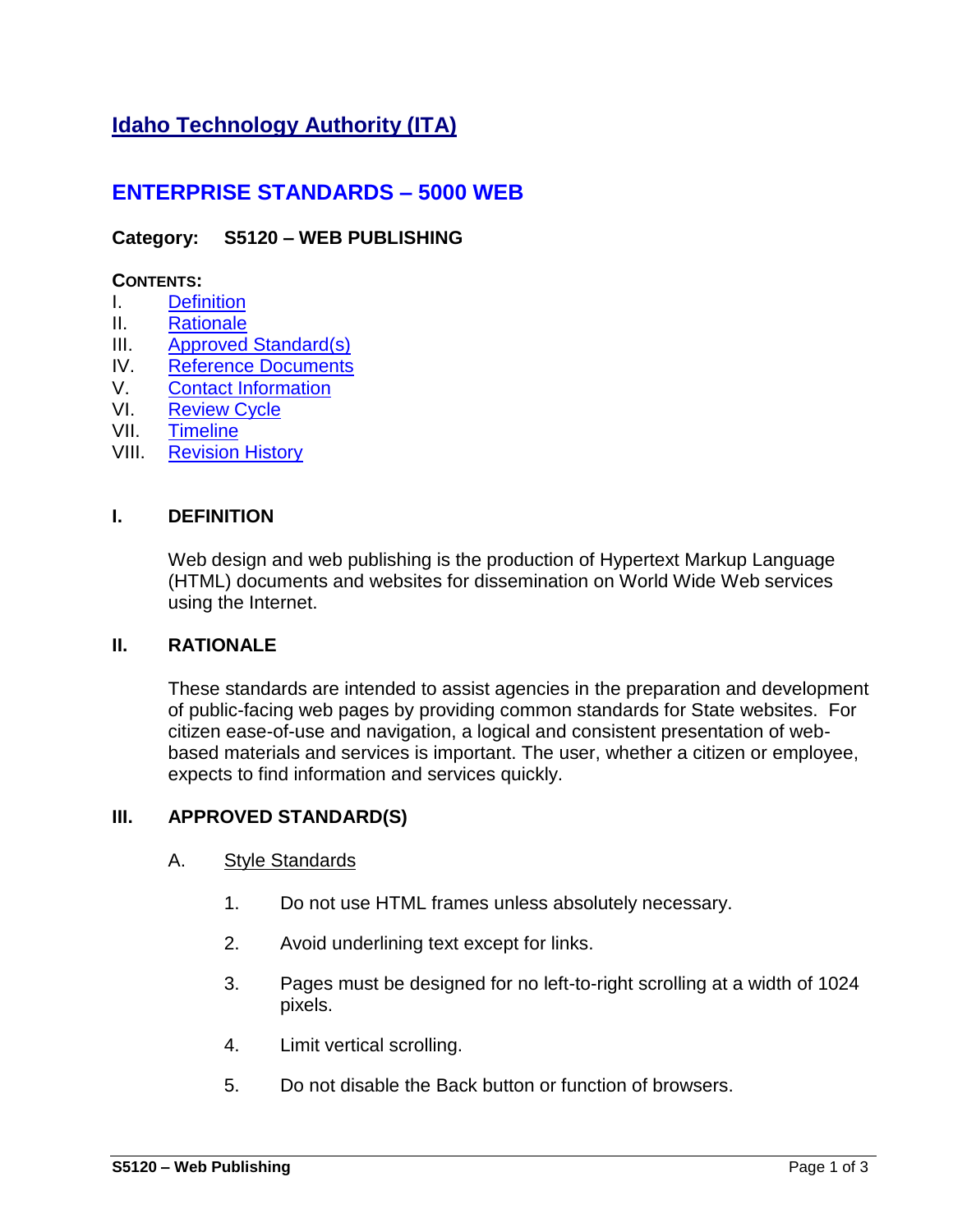- 6. Do not use the "Blink" tag or any other method to control the flicker of an end user's screen.
- 7. All pages must be thoroughly checked for the appropriate use of any materials. All possible copyrighted, patented, and/or trademarked materials must be properly authorized and cited.
- 8. Use external Cascading Style Sheets (CSS) for formatting and positioning.

## B. Content Standards

Information published on State of Idaho Internet web servers should not include any content that may aid terrorist activities. Public Information Officers (or an applicable designee) should review all content published on applicable Internet web servers to identify potentially sensitive information that could assist in the development and/or execution of terrorist acts. Suggested information that should be restricted includes, but is not limited to, the following:

- 1. bio-terrorism response plans;
- 2. chemical accident risk management plans;
- 3. computer network diagrams;
- 4. computer network risk/vulnerability assessment reports;
- 5. detailed floor plans to government facilities;
- 6. facility risk/vulnerability assessment reports;
- 7. physical security plans and procedures;
- 8. preparedness or status reports on the ability to respond to terrorist acts; and
- 9. water supply maps.

## **IV. REFERENCE DOCUMENTS**

<span id="page-1-0"></span>In addition to this standard, the following documents apply:

- A. *ITA Enterprise Policy 1020 – [Idaho.Gov Portal Privacy Notice](http://ita.idaho.gov/psg/p1020.pdf)*
- B. *ITA [Enterprise Policy](http://ita.idaho.gov/psg/p5010.pdf) 5010 – Web Publishing*